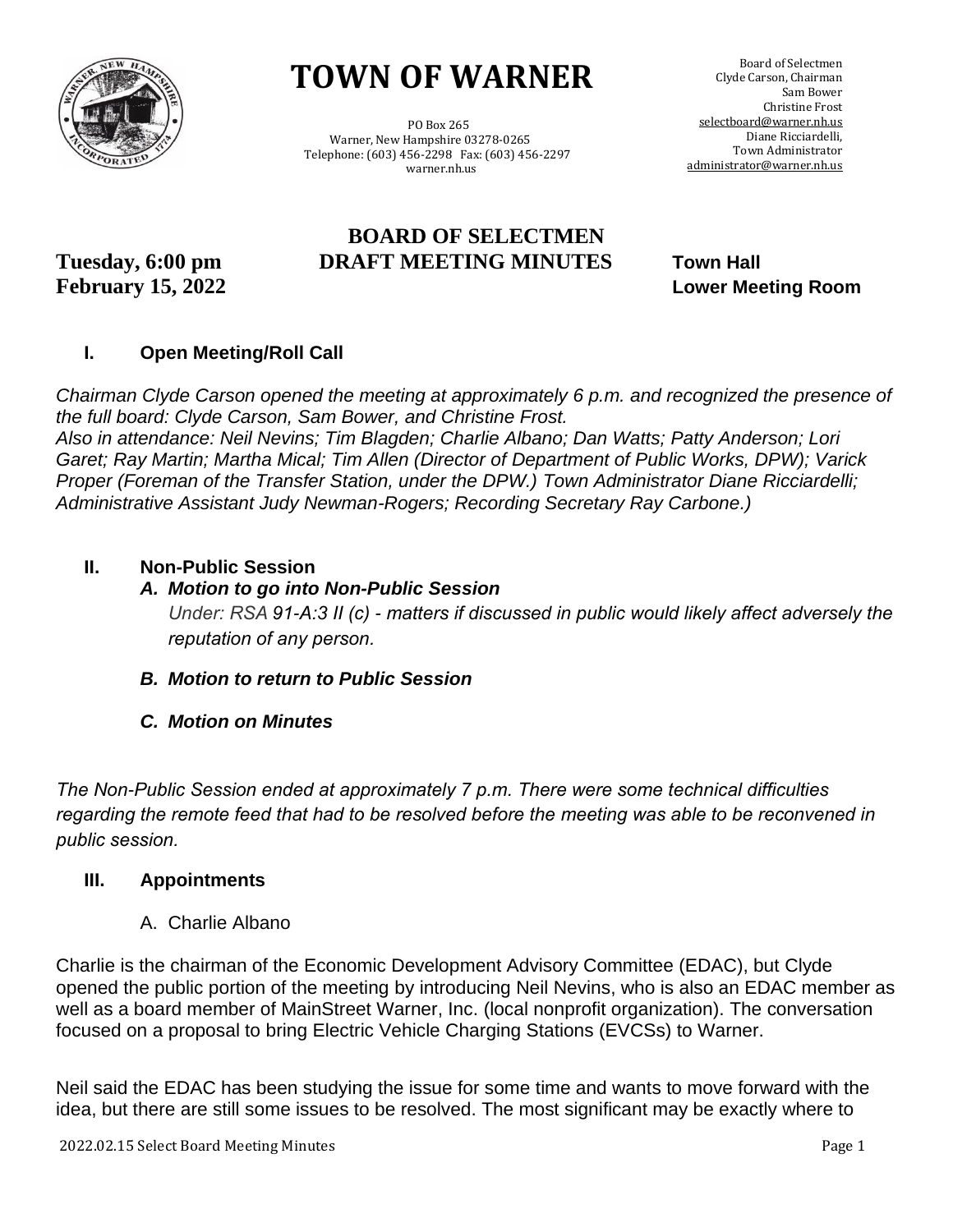locate the EVCSs. Having them as close as possible to exit 9 off Interstate 89 may seem most logical but Neil said he would like to see them placed on (or close to) Main Street, where the downtown businesses could benefit from drivers who would have time to stroll the area while their vehicles charged.

Another issue is related to the newer fast-charging stations, he explained. These call for a larger, quick charge of energy and Eversource can levy an additional Demand Charge for that pull on its electrical supply. However, the NH Public Utility Commission (PUC) is currently looking at some proposals that would make any additional cost more affordable.

A third issue would be federal grant money in the new infrastructure bill that Congress is considering; some funds may be available to help pay for the EVCSs, Neil explained. If the EVCSs are located on Town-owned land, the federal money could pay for the whole costs. In addition, there is a New Hampshire-based company that has been doing some EVCS installation work, most recently at the Pease International Tradeport; Harmony Energy Works of Hampton, installer, also happens to be the company that installed the Town's two solar array systems.

An alternative that may be considered could be connecting the EVCSs with the Town's current metering system, which would provide additional energy costs savings for Warner, Neil said.

Tim Blagden, president of the Friends of the Concord-Lake Sunapee Rail Trail's Board of Directors, also spoke in support of bringing EVCSs to Town. He noted that Harmony Energy could install the charging units but there still needs to be software to manage the devices. There are two companies that do that, he said: the most prominent is Clipper Creek, which is based in California; he didn't have the name of the other one.

Tim explained that there are several steps involved in both installing and using EVCSs. "You can go on YouTube," he said, "there's lots of videos (that explain how they work)." Tim also said that the NH Department of Environmental Services (DES) has some grant money that could be used for EVCS project. The agency has recently had to extend the application deadline out to February 25, so there may be time for the Town to submit an application.

Regarding location, Tim offered the idea that the new EV stations could be placed to entice visitors to use the Rail Trail. He said that he and his wife have recently spoken about installing some EVCSs on their property that would be adjacent to the trail. EVCSs might be suited for solar power and could also be used for their own vehicles. The couple is still looking into the idea.

In response to a question from Clyde, Tim said that he understands that the DES grants would cover 100% of the costs for installing EVs on municipal land, but only a lower percent for those installed on private land.

Clyde said he didn't think the Town would be able to apply for the grant, given the brief period of time left. Tim acknowledged that there's still "a lot of work to be done" regarding the Town project. Neil offered that there could still be some DES grant money available after the February deadline, so there might be another opportunity to apply. He also noted that the federal grant money application might be a "little less convoluted" than the DES.

Tim said that the federal grant money appeared to be tied to proximity to the instate highways, so having the EVCSs in the village could be a complication. But Neil said the village area is only a mile from exit 9 so that should meet the grants' requirements.

2022.02.15 Select Board Meeting Minutes APPROVED Page 2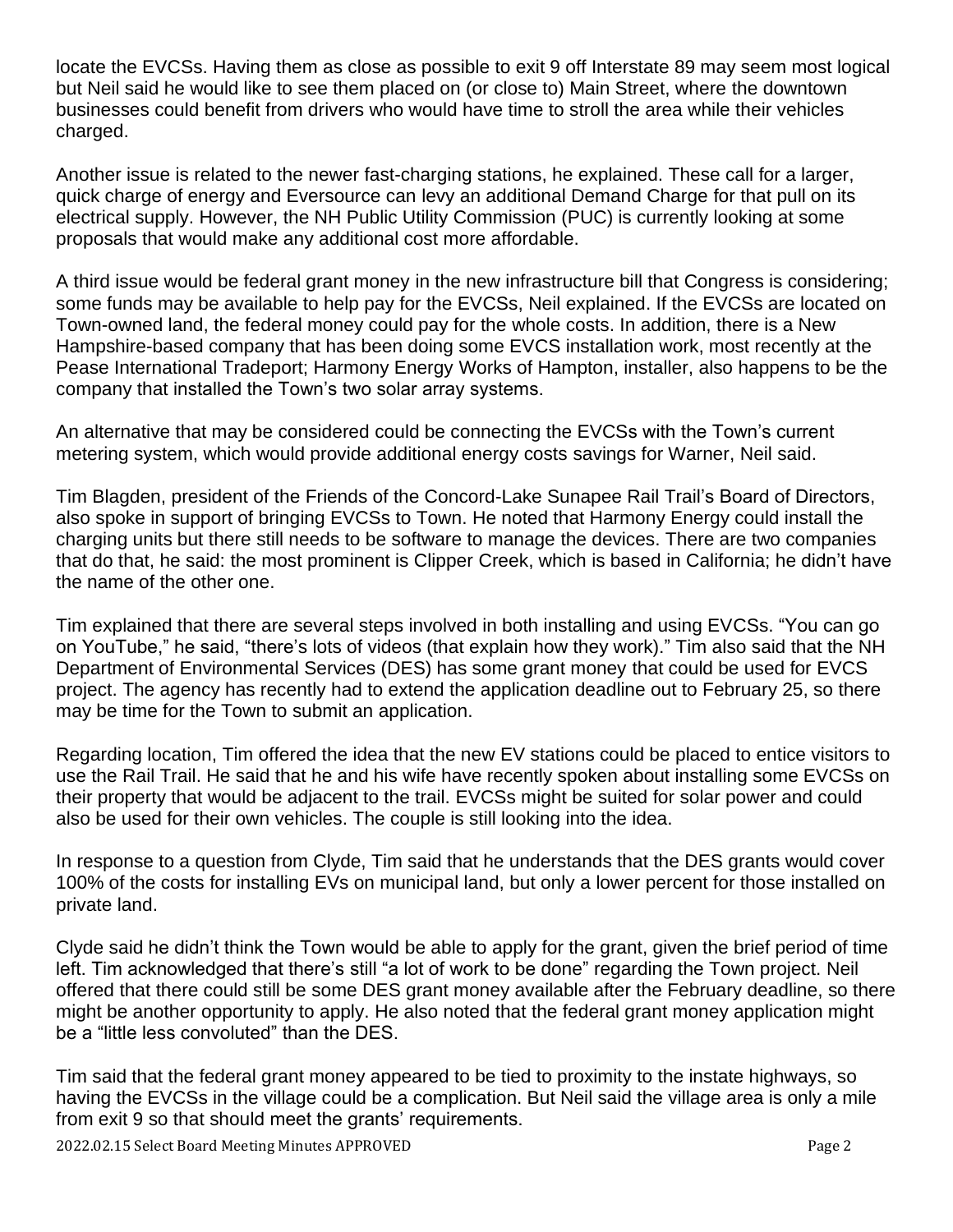For now, the Town has time to do some more exploration about possible EVCS sites, Neil said. Charlie agreed, noting that one of the key issues among the EDAC members has been identifying the best locations. The group supported having the EVCSs in a place that would benefit Main Street businesses in the village, and it came up with three possible sites: the municipal parking space on Main Street; the old Fire Station site; and in front of the Warner Community Center (WCC, aka "The Old Graded School" building). Sam suggested that the EDAC members and other interested people might want to meet with the Select Board to brainstorm about possible locations.

Sam asked who on the Board would want to spearhead this effort, and Neil suggested that since EDAC has already been involved for some time, it would be the best group. The Board appeared to agree.

Town Administrator Diane Ricciardelli said that she had looked into an EVCS grant previously (i.e., the Volkswagen grant) and learned that working with the electric company requires a lead time of at least 10 weeks.

Dan Watts, Chairman of the Kearsarge Area Chamber of Commerce, said his group has pushed the idea of EVCSs for some time. He said that Flo, a Canadian company, "does everything" from building the hardware to installing the software; it even writes grants. In addition, the Chamber is working with a member company, Granite State Solar of Bow, on the idea of putting together a seminar to provide more information about EVCSs to interested people in the area. Dan wants to hold the event in the Warner Town Hall because its new remote system would allow for more participation.

Neil said the EDAC would be glad to work with the Chamber on the project.

Clyde suggested that the EDAC members, as well as others interested in EVCSs, attend the Board's first meeting after the Town Meeting, on March 29. The interested attendees in attendance agreed.

B. Patty Anderson & Lori Garret

Patty represents the Family Closet thrift boutique and Lori represents the Warner Connects Food Pantry.

Patty opened by reviewing communications between the two organizations, which operate in the WCC, and the Town regarding signage. She said that the nonprofit operations have not had any signs that indicate exactly how the public can enter their establishments; most significantly, people have trouble finding the Food Pantry, which is now located at the rear of building. So the women recently put up two signs on the outside of the Town-owned building. At the time, they did not know that there was a sign ordinance in Town and an application should have been submitted. Patty said the signs could be considered temporary; they were created by Roberge Signs of Bradford.

Clyde said that since the WCC is a Town-owned historic structure, the groups were not acting within their authority when these signs were put up on the building.

Patty said that they were just trying to help people find their operations. She pointed out that the current signs by the side of the road are out-of-date and don't include the current building occupants.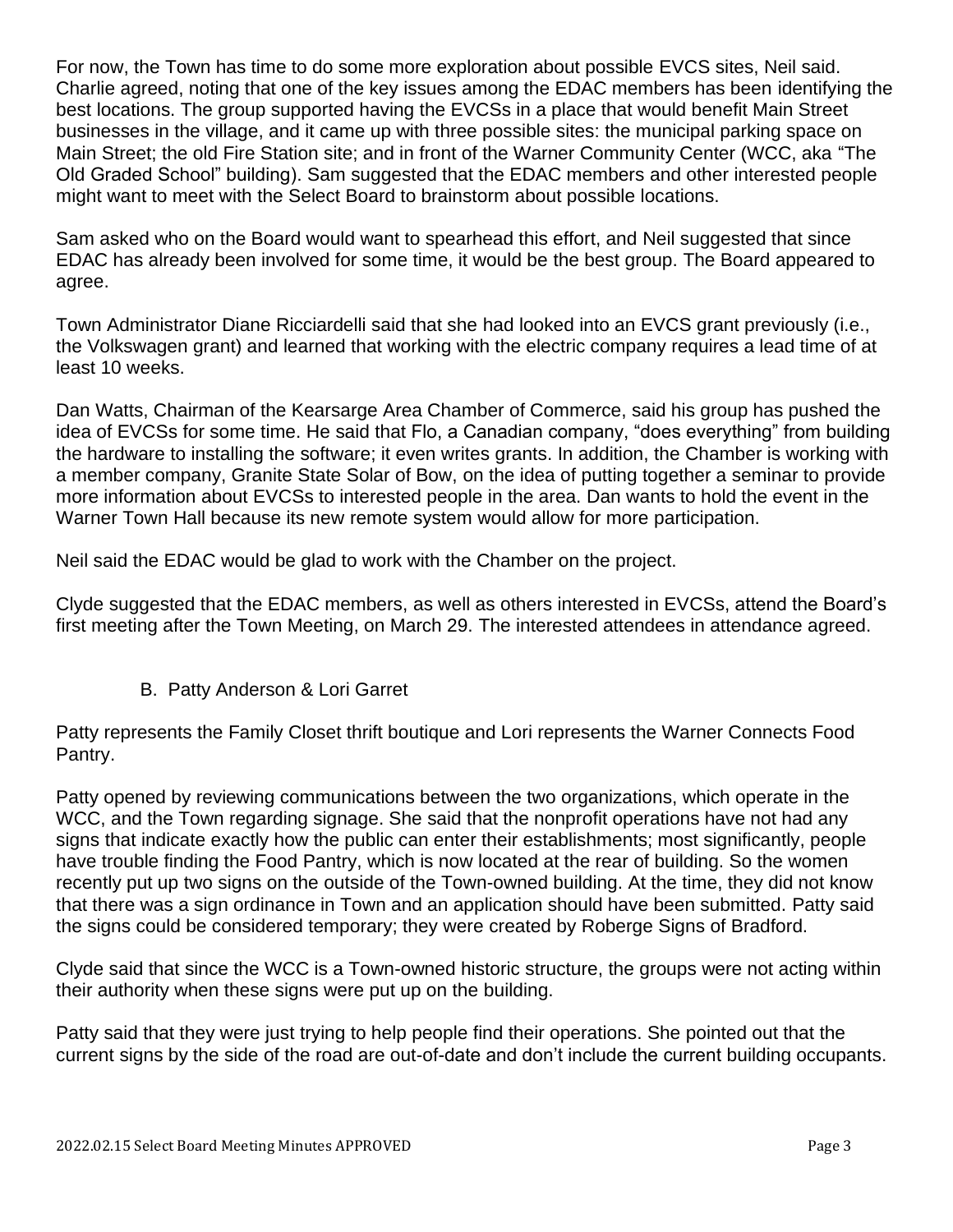Christine said that the Town does have a sign ordinance and that all organizations need to comply with it. But she wondered aloud if the Board has the authority to issue a waiver to the ordinance. "We need to work with you to determine something that fits," she told the women.

Clyde said that the Board has full authority over the WCC.

Sam said that the Board supports the work the Food Pantry and the Family Closet is doing and appreciates its need for good signage. He pointed out that the Town (through the EDAC) is looking at the possibility of adding other organizations and/or businesses to the WCC, so there's good reason to improve the building's signage.

Sam suggested that signs could be placed on a post closer to the building, rather than on the outside of the structure. Clyde agreed, and asked Tim Allen, the Director of the Department of Public Works (DPW) if a post could be erected. After some discussion, Allen said he thought he could have a post erected for the signs in the next few days.

As an aside, Town Administrator Diane asked Patty and Lori if they currently had insurance for visitors to their operations. They said they were still covered under the MainStreet Warner's policy, but Clyde said he spoke with someone at that organization recently and was told that the Food Pantry and the Family Closet had split off as of January 1, 2022. The women said they were currently covered under the MainStreet Warner plan and would provide a copy of the current policy to Diane immediately.

Another issue Patty and Lori asked the Board about was the federal American Rescue Plan (ARPA) funds, which are to help communities bounce back from the coronavirus pandemic. Christine said that the Board is still waiting to get feedback from various Town departments before it begins evaluating how those government funds could best be used in Warner. "There's been no determination and there's not any timeline yet," for when those issues will be addressed, she said. But she added that the Food Pantry and the Family Closet would need to be 501(c)(3) (nonprofit) organizations in order to be eligible, so it would be important for the organizations to clarify their status.

Sam said the Board is still brainstorming to identify "good projects" to fund with the ARPA money.

Finally, Patty asked the Select Board members if they had discussed the idea of a lease for the Family Closet. She appreciated being able to operate rent-free in the WCC while the charitable project was launched, but she felt it was important now to "start supporting" the Town's operation, even if the rent is a relatively modest among. Clyde said that the Town had just signed a new lease with Community Action Program, which also has an office in the WCC; he said it was for only a few months, until the end of June because of the plans the Town is evaluating for the building. Patty said that a similar end date would be acceptable to her group. Clyde said the issue would be discussed at tonight's meeting.

# C. Moderator Ray Martin

2022.02.15 Select Board Meeting Minutes APPROVED Page 4 Ray came to review operational procedures regarding the Town's upcoming annual Town Meeting (Wednesday, March 9) and the voting portion of the meeting (Tuesday, March 8). Martin said he would like to keep any Covid-related restrictions as simple as possible. He recommended that voters coming to the polls on Tuesday be required to wear a mask. At the Town Meeting, he asked that those who did not want to wear masks be required to sit in the balcony of the Town Hall meeting space. Ray didn't favor a Zoom (remote) meeting format for the general Wednesday meeting.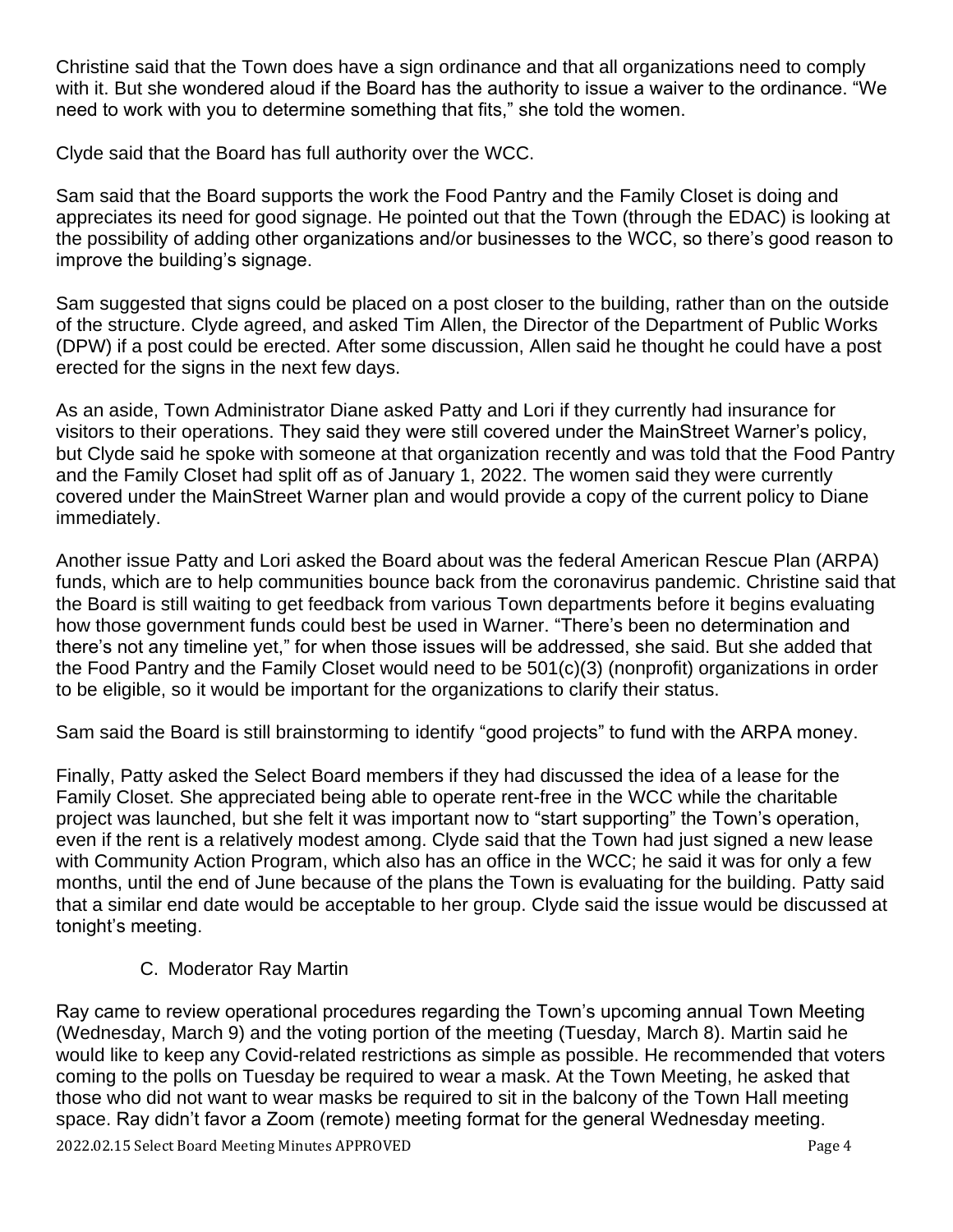The Board appeared to support Ray's suggestions.

# **IV. Old Business**

# A. Process and Use of American Rescue Funds (ARPA)

No report.

# B. Town Properties for Auction

Clyde pointed out that the three properties currently under consideration have been chosen after a thorough evaluation process. Sam said he would like to move forward to give the auction company permission to put the properties up for auction.

Christine noted that she had not been on the Board during most of the selection and evaluation process, and was not familiar with all the lots. Diane volunteered to take Christine for a drive to see two of the properties. (One is not accessible by car.) Clyde suggested asking the auction company to come to the Board's next meeting on March 1 to review once more the process. The members agreed.

#### **V. New Business**

#### A. Town Energy Policies Review

Clyde suggested putting this aside to another meeting due to time constraints.

#### **VI. Administrator's Report**

Diane said she had nothing to report but asked the Board members to sign the official warrant before they left tonight.

# **VII. Select Board Other Business**

**A** Clyde said that there is an auto repair business on Chemical Lane that is looking to receive permission from the State so that it can issue vehicle inspection stickers. To do that, the business needs permission from the Town.

#### **Sam made a motion to approve the request; Clyde seconded. The motion passed unanimously in a voice vote.**

**B** Christine said she is still concerned that the Board does not read aloud at its meeting correspondence it receives from citizens about Town.